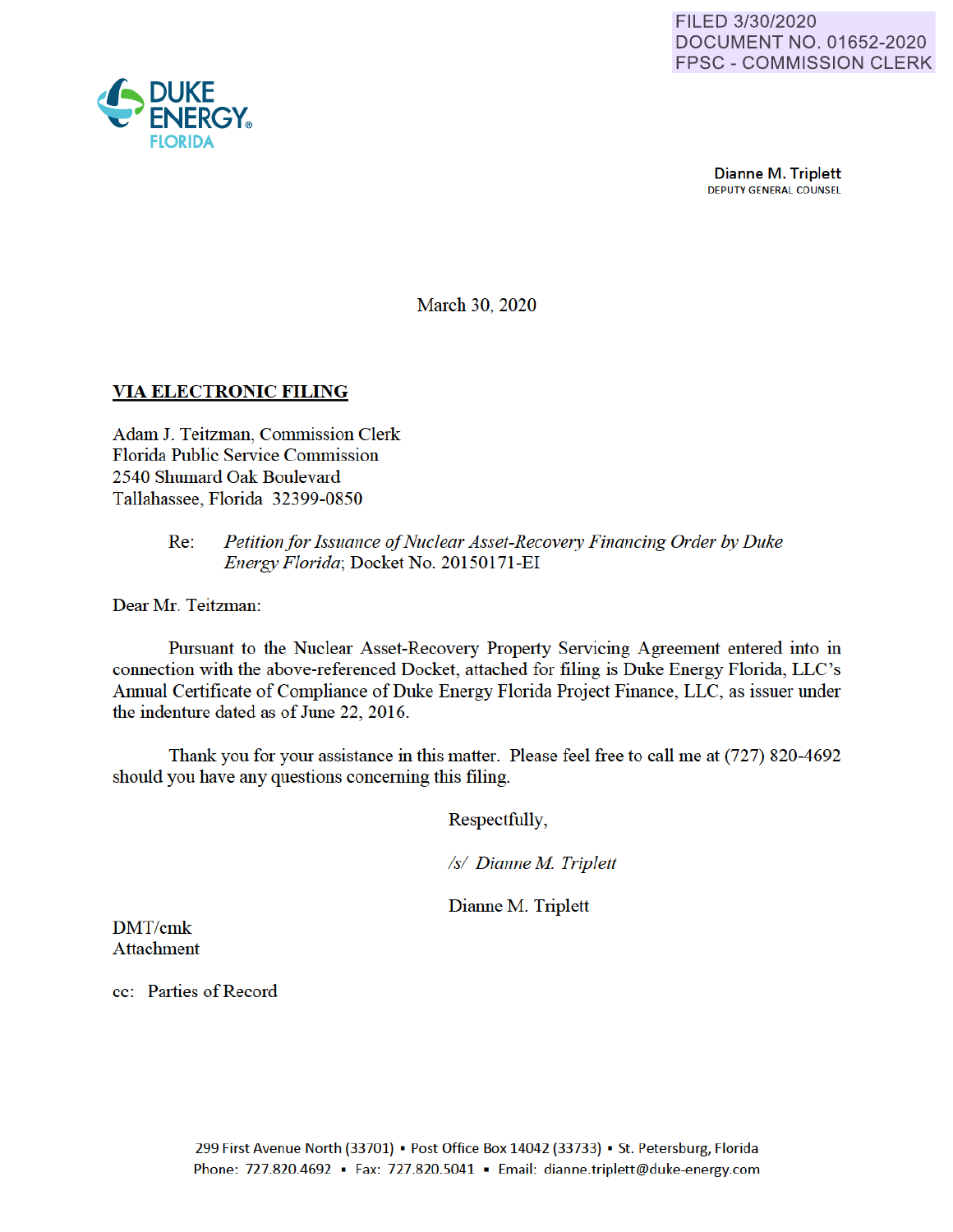## **CERTIFICATE OF SERVICE**

*Docket No. 20150171-EI*

I HEREBY CERTIFY that a true and correct copy of the foregoing has been furnished via electronic mail to the following this 30<sup>th</sup> day of March, 2020.

|                                             | /s/ Dianne M. Triplett            |
|---------------------------------------------|-----------------------------------|
|                                             | Attorney                          |
|                                             |                                   |
| Theresa L. Tan                              | C. Rehwinkel / J. Kelly           |
| Office of the General Counsel               | Office of Public Counsel          |
| <b>Florida Public Service Commission</b>    | c/o The Florida Legislature       |
| 2540 Shumard Oak Blyd.                      | 111 West Madison Street, Room 812 |
| Tallahassee, FL 32399-0850                  | Tallahassee, FL 32399-1400        |
| <u>ltan@psc.state.fl.us</u>                 | rehwinkel.charles@leg.state.fl.us |
|                                             | kelly.jr@leg.state.fl.us          |
| Jon C. Moyle, Jr. / Karen A. Putnal         |                                   |
| 118 North Gadsden Street                    | James W. Brew                     |
| Tallahassee, FL 32301                       | <b>Stone Law Firm</b>             |
| jmoyle@moylelaw.com                         | 1025 Thomas Jefferson Street, NW  |
| kputnal@moylelaw.com                        | Eighth Floor, West Tower          |
|                                             | Washington, DC 20007-5201         |
| Robert Scheffel Wright / John T. LaVia, III | jbrew@smxblaw.com                 |
| <b>Gardner Law Firm</b>                     |                                   |
| 1300 Thomaswood Drive                       |                                   |
| Tallahassee, FL 32308                       |                                   |
| schef@gbwlegal.com                          |                                   |
| jlavia@gbwlegal.com                         |                                   |
|                                             |                                   |